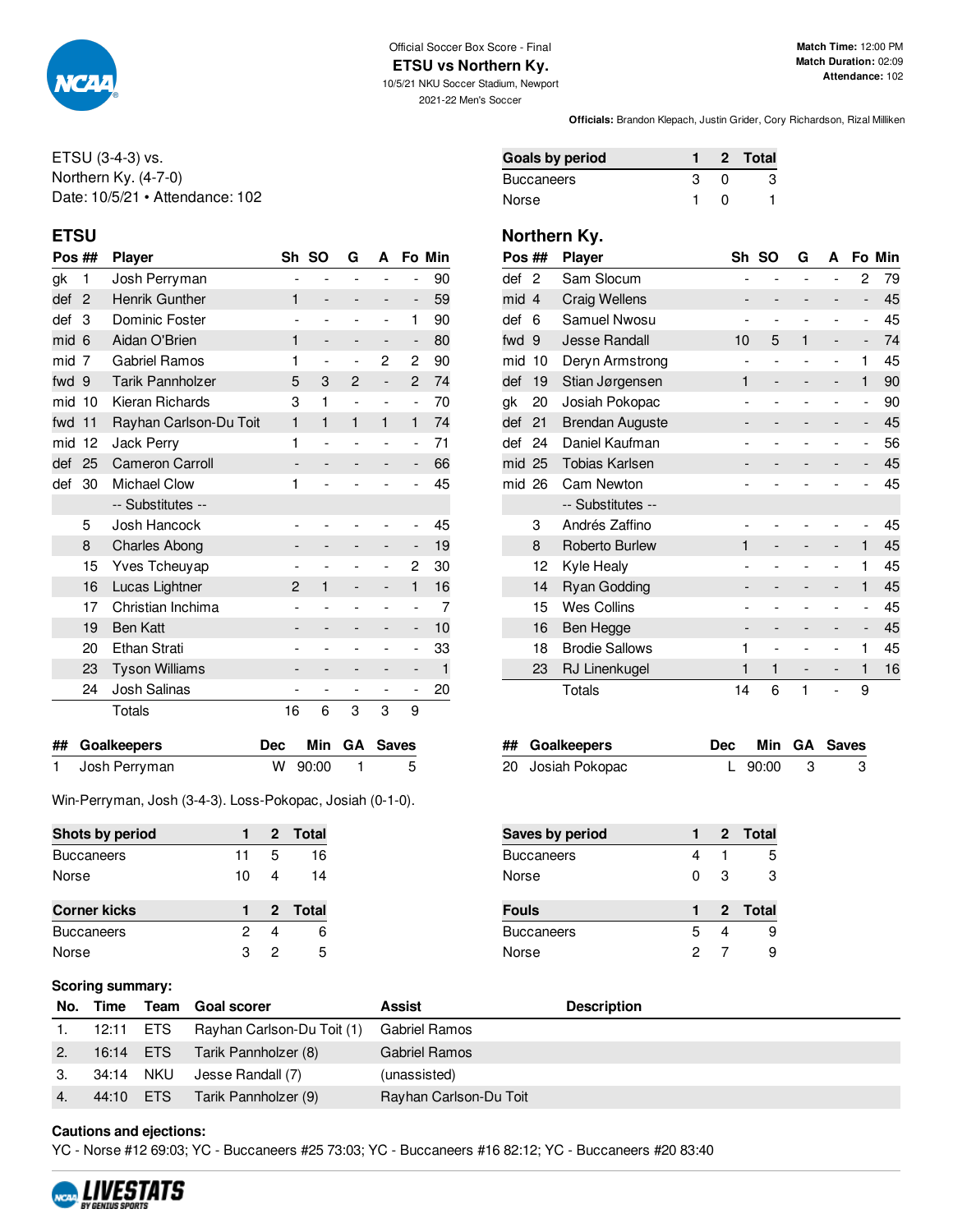

## Stadium: NKU Soccer Stadium

Officials: Referee: Brandon Klepach; Asst. Referee: Justin Grider; Cory Richardson; Alt. Official: Rizal Milliken; Offsides: ETSU 1, Northern Ky. 2.



**Attacking Direction**

Official's signature

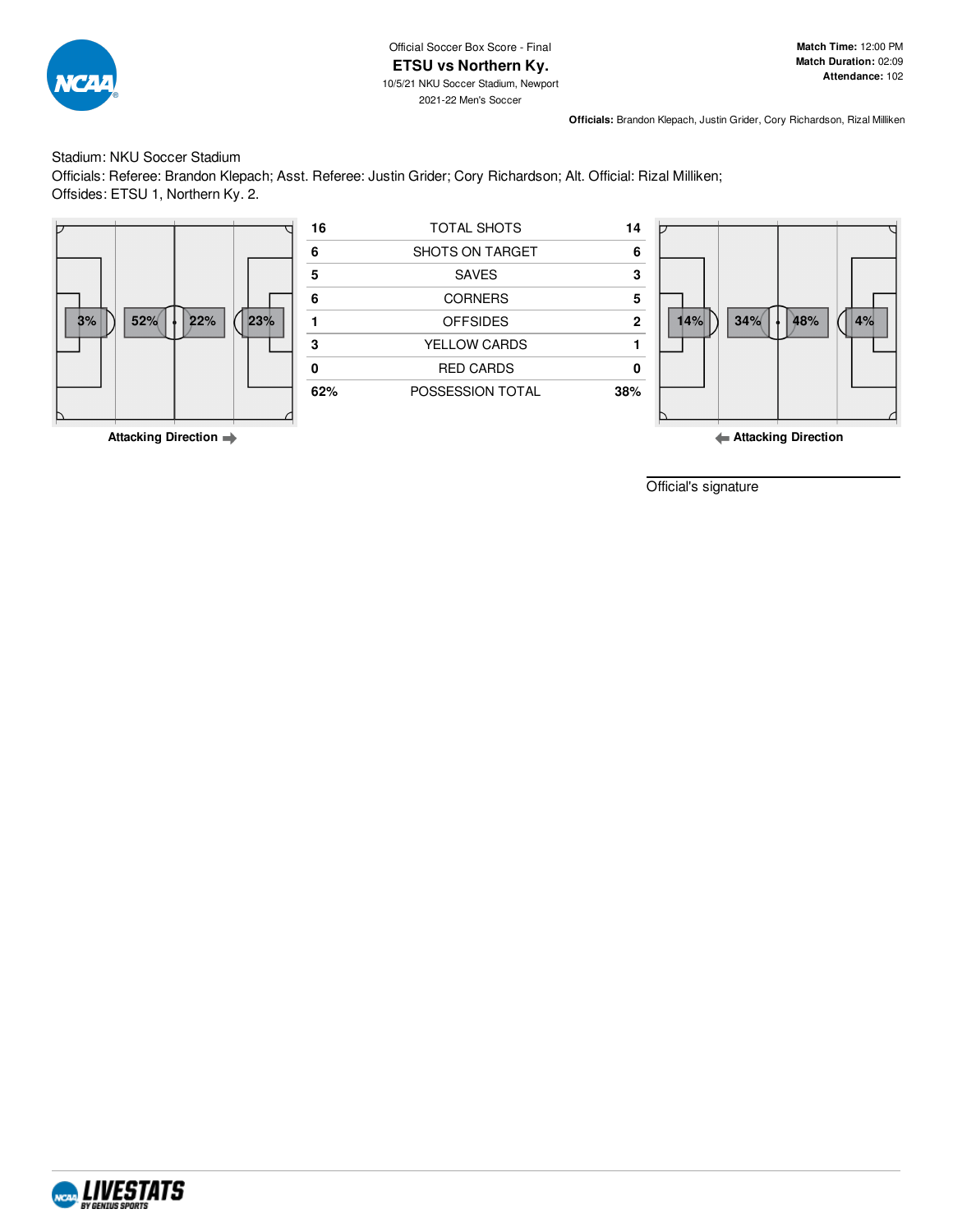

**Northern Ky. Starters:**

GK 20 Pokopac, Josiah DEF 2 Slocum, Sam MID 4 Wellens, Craig DEF 6 Nwosu, Samuel FWD 9 Randall, Jesse MID 10 Armstrong, Deryn DEF 19 Jørgensen, Stian DEF 21 Auguste, Brendan DEF 24 Kaufman, Daniel MID 25 Karlsen, Tobias MID 26 Newton, Cam

# **ETSU Starters:**

| GK         | 1  | Perryman, Josh          |
|------------|----|-------------------------|
| DEF        | 2  | Gunther, Henrik         |
| <b>DEF</b> | 3  | Foster, Dominic         |
| MID        | 6  | O'Brien, Aidan          |
| MID        | 7  | Ramos, Gabriel          |
| <b>FWD</b> | 9  | Pannholzer, Tarik       |
| MID        | 10 | Richards, Kieran        |
| <b>FWD</b> | 11 | Carlson-Du Toit, Rayhan |
| MID        | 12 | Perry, Jack             |
| DFF        | 25 | Carroll, Cameron        |

- DEF 30 Clow, Michael
- 00:00 Perryman, Josh at goalie for ETSU.
- 00:00 Pokopac, Josiah at goalie for Northern Ky..
- 00:52 Shot by Buccaneers Richards, Kieran BLOCKED.
- 02:46 Foul on ETSU.
- 05:25 Foul on Northern Ky..
- 05:48 Shot by Buccaneers Richards, Kieran WIDE RIGHT.
- 07:40 Shot by Norse Randall, Jesse HIGH.
- 09:11 Shot by Norse Randall, Jesse, SAVE Perryman, Josh.
- 09:20 Corner kick by Norse [09:20].
- 11:01 Shot by Buccaneers Ramos, Gabriel WIDE LEFT.
- 12:06 Shot by Buccaneers Gunther, Henrik BLOCKED.
- 12:11 GOAL by Buccaneers Carlson-Du Toit, Rayhan (FIRST GOAL), Assist by Ramos, Gabriel, goal number 1 for season.

# **ETSU 1, NORTHERN KY. 0**

- 12:40 Shot by Norse Randall, Jesse WIDE LEFT.
- 16:14 GOAL by Buccaneers Pannholzer, Tarik, Assist by Ramos, Gabriel, goal number 8 for season.

# **ETSU 2, NORTHERN KY. 0**

- 17:45 Offside against Northern Ky..
- 22:16 Shot by Buccaneers O'Brien, Aidan BLOCKED.
- 22:30 Corner kick by Norse [22:30].
- 24:02 Corner kick by Buccaneers [24:02].
- 24:31 Shot by Buccaneers Clow, Michael HIGH.
- 24:45 Buccaneers substitution: Salinas, Josh for Richards, Kieran.
- 25:12 Foul on Northern Ky..
- 26:16 Foul on ETSU.
- 27:58 Buccaneers substitution: Strati, Ethan for Carroll, Cameron.
- 29:36 Shot by Norse Randall, Jesse, SAVE Perryman, Josh.
- 29:51 Corner kick by Norse [29:51].

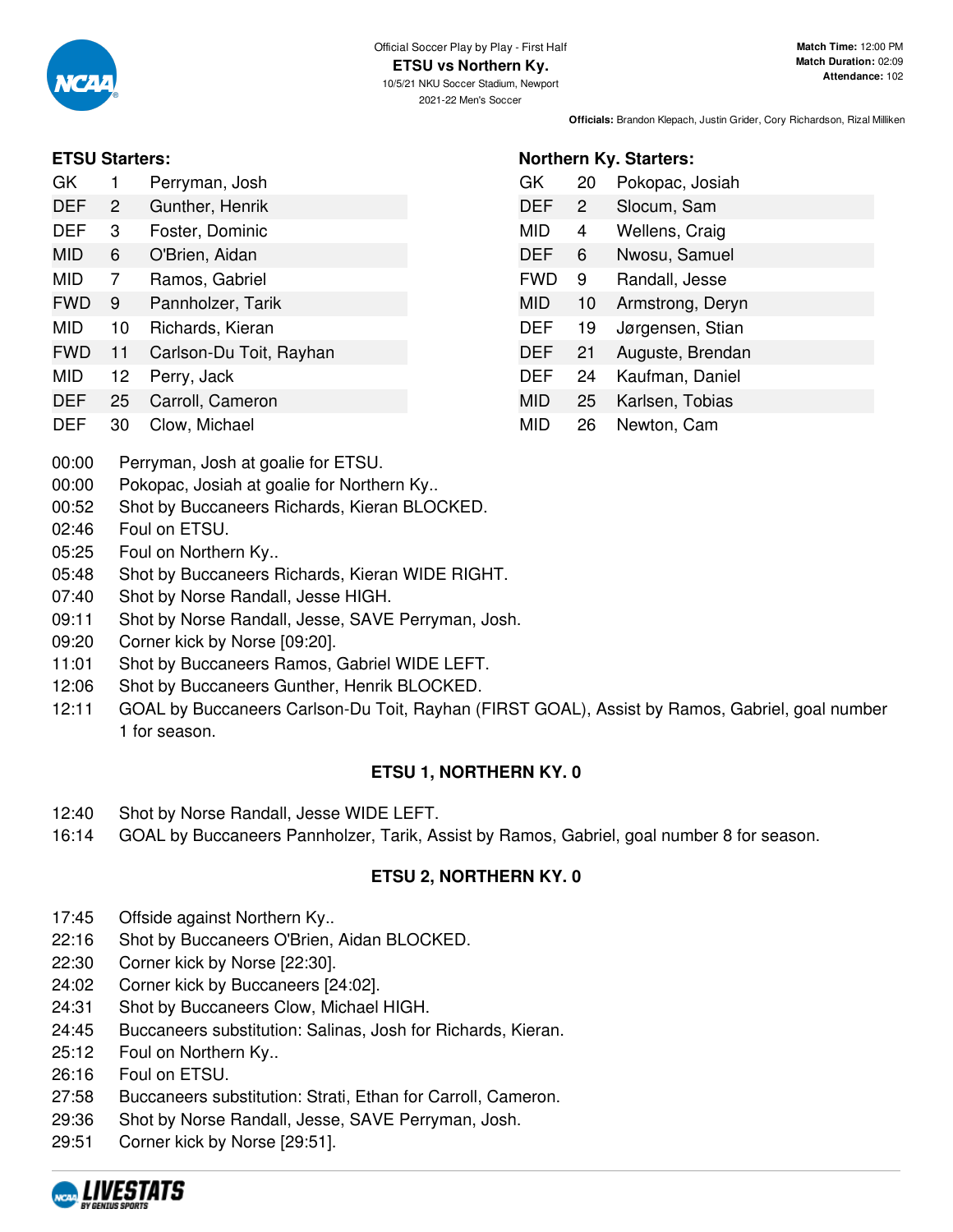

- 30:23 Shot by Norse Jørgensen, Stian WIDE LEFT.
- 32:04 Shot by Norse Randall, Jesse, SAVE Perryman, Josh.
- 34:14 GOAL by Norse Randall, Jesse, goal number 7 for season.

# **ETSU 2, NORTHERN KY. 1**

- 34:14 Buccaneers substitution: Katt, Ben for Gunther, Henrik.
- 34:14 Buccaneers substitution: Tcheuyap, Yves for O'Brien, Aidan.
- 37:14 Foul on ETSU.
- 38:33 Shot by Norse Randall, Jesse, SAVE Perryman, Josh.
- 39:21 Corner kick by Buccaneers [39:21].
- 40:56 Shot by Buccaneers Pannholzer, Tarik WIDE LEFT.
- 42:11 Foul on ETSU.
- 42:35 Foul on ETSU.
- 43:19 Shot by Norse Randall, Jesse BLOCKED.
- 43:27 Shot by Norse Randall, Jesse BLOCKED.
- 43:45 Shot by Buccaneers Perry, Jack BLOCKED.
- 44:10 GOAL by Buccaneers Pannholzer, Tarik, Assist by Carlson-Du Toit, Rayhan, goal number 9 for season.

# **ETSU 3, NORTHERN KY. 1**

45:00 End of period [45:00].

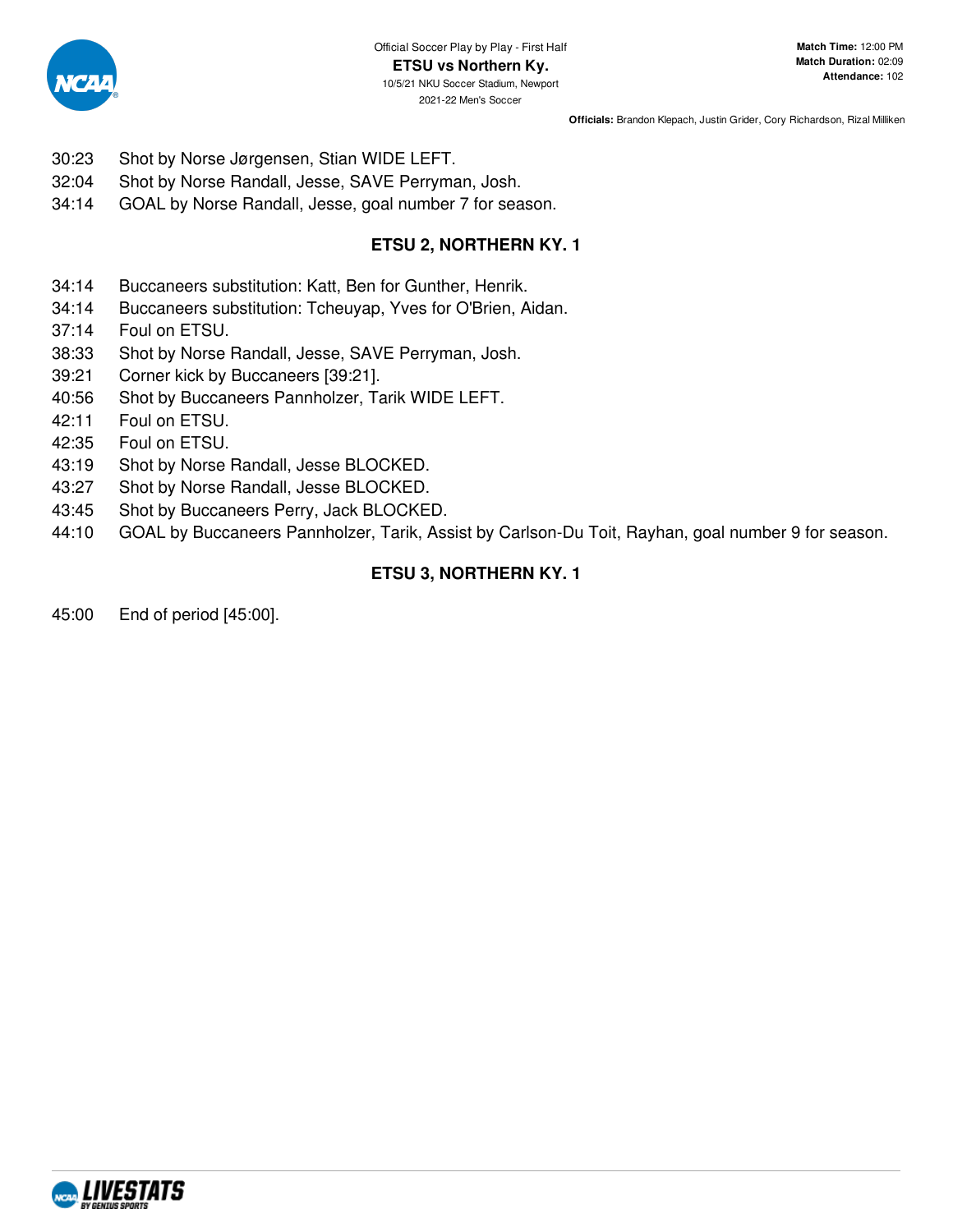

# Official Soccer Box Score - First Half

**ETSU vs Northern Ky.** 10/5/21 NKU Soccer Stadium, Newport

2021-22 Men's Soccer

**Officials:** Brandon Klepach, Justin Grider, Cory Richardson, Rizal Milliken

ETSU (3-4-3) vs. Northern Ky. (4-7-0) Date: 10/5/21 • Attendance: 102

| Pos ## |                | <b>Player</b>           |                          | Sh SO                    | G                        | A                        |                          | Fo Min |
|--------|----------------|-------------------------|--------------------------|--------------------------|--------------------------|--------------------------|--------------------------|--------|
| gk     | 1              | Josh Perryman           | $\overline{\phantom{0}}$ | $\overline{a}$           | $\overline{a}$           |                          | $\overline{a}$           | 45     |
| def    | 2              | <b>Henrik Gunther</b>   | $\mathbf{1}$             | -                        |                          | -                        | -                        | 35     |
| def    | 3              | Dominic Foster          |                          | $\overline{\phantom{0}}$ |                          | $\overline{a}$           | $\overline{\phantom{0}}$ | 45     |
| mid    | 6              | Aidan O'Brien           | 1                        | $\qquad \qquad -$        |                          |                          | -                        | 35     |
| mid    | $\overline{7}$ | Gabriel Ramos           | 1                        | L,                       | $\overline{a}$           | 2                        | 2                        | 45     |
| fwd    | 9              | <b>Tarik Pannholzer</b> | 3                        | $\overline{2}$           | 2                        |                          | $\mathbf{1}$             | 45     |
| mid    | 10             | Kieran Richards         | 2                        | $\overline{\phantom{0}}$ |                          | $\overline{\phantom{a}}$ | $\overline{\phantom{0}}$ | 25     |
| fwd    | 11             | Rayhan Carlson-Du Toit  | $\mathbf{1}$             | 1                        | $\mathbf{1}$             | $\mathbf{1}$             | $\overline{\phantom{0}}$ | 45     |
| mid    | 12             | Jack Perry              | 1                        | $\overline{\phantom{0}}$ |                          | ۰                        | $\overline{\phantom{0}}$ | 45     |
| def    | 25             | <b>Cameron Carroll</b>  |                          | -                        |                          | -                        | -                        | 28     |
| def    | 30             | <b>Michael Clow</b>     | 1                        |                          |                          |                          |                          | 45     |
|        |                | -- Substitutes --       |                          |                          |                          |                          |                          |        |
|        | 5              | Josh Hancock            |                          |                          |                          |                          |                          |        |
|        | 8              | <b>Charles Abong</b>    |                          | -                        |                          | -                        |                          |        |
|        | 15             | Yves Tcheuyap           |                          |                          |                          | -                        | 2                        | 10     |
|        | 16             | Lucas Lightner          |                          |                          |                          | -                        |                          |        |
|        | 17             | Christian Inchima       |                          | $\overline{\phantom{0}}$ |                          |                          | $\overline{\phantom{0}}$ |        |
|        | 19             | <b>Ben Katt</b>         |                          |                          |                          |                          | -                        | 10     |
|        | 20             | <b>Ethan Strati</b>     |                          |                          |                          |                          | $\overline{\phantom{0}}$ | 17     |
|        | 23             | <b>Tyson Williams</b>   |                          | -                        |                          |                          | -                        |        |
|        | 24             | Josh Salinas            | $\overline{\phantom{0}}$ | $\overline{\phantom{m}}$ | $\overline{\phantom{m}}$ | $\overline{\phantom{0}}$ | $\overline{\phantom{0}}$ | 20     |
|        |                | Totals                  | 11                       | 3                        | 3                        | 3                        | 5                        |        |
|        |                |                         |                          |                          |                          |                          |                          |        |

| ## Goalkeepers  |           | Dec Min GA Saves |
|-----------------|-----------|------------------|
| 1 Josh Perryman | W 45:00 1 |                  |

Win-Perryman, Josh (3-4-3). Loss-Pokopac, Josiah (0-1-0).

| Shots by period     |    | Total |
|---------------------|----|-------|
| <b>Buccaneers</b>   | 11 | 11    |
| Norse               | 10 | 10    |
|                     |    | Total |
| <b>Corner kicks</b> |    |       |
| <b>Buccaneers</b>   | 2  | 2     |
| Norse               | З  | З     |

| Goals by period | <b>Total</b> |
|-----------------|--------------|
| Buccaneers      | З            |
| Norse           |              |

# **ETSU Northern Ky.**

| Pos ## |                | <b>Player</b>          | Sh             | <b>SO</b>      | G            | A              |                | Fo Min |
|--------|----------------|------------------------|----------------|----------------|--------------|----------------|----------------|--------|
| def    | $\overline{2}$ | Sam Slocum             |                |                |              |                |                | 45     |
| mid    | $\overline{4}$ | <b>Craig Wellens</b>   |                |                |              |                | -              | 45     |
| def    | 6              | Samuel Nwosu           | -              |                |              |                | -              | 45     |
| fwd    | 9              | <b>Jesse Randall</b>   | 9              | 5              | $\mathbf{1}$ | -              | -              | 45     |
| mid    | 10             | Deryn Armstrong        | $\overline{a}$ | $\overline{a}$ |              | $\overline{a}$ | 1              | 45     |
| def    | 19             | Stian Jørgensen        | 1              |                |              |                | 1              | 45     |
| gk     | 20             | Josiah Pokopac         |                |                |              |                | $\overline{a}$ | 45     |
| def    | 21             | <b>Brendan Auguste</b> |                |                |              |                | -              | 45     |
| def    | 24             | Daniel Kaufman         |                |                |              |                | $\overline{a}$ | 45     |
| mid 25 |                | <b>Tobias Karlsen</b>  |                |                |              |                | -              | 45     |
| mid 26 |                | Cam Newton             |                |                |              |                |                | 45     |
|        |                | -- Substitutes --      |                |                |              |                |                |        |
|        | 3              | Andrés Zaffino         |                |                |              |                |                |        |
|        | 8              | Roberto Burlew         |                |                |              |                |                |        |
|        | 12             | Kyle Healy             |                |                |              |                |                |        |
|        | 14             | <b>Ryan Godding</b>    |                |                |              |                |                |        |
|        | 15             | Wes Collins            |                |                |              |                |                |        |
|        | 16             | Ben Hegge              |                |                |              |                |                |        |
|        | 18             | <b>Brodie Sallows</b>  |                |                |              |                |                |        |
|        | 23             | RJ Linenkugel          |                |                |              |                |                |        |
|        |                | Totals                 | 10             | 5              | 1            |                | 2              |        |

| ## Goalkeepers    |             | Dec Min GA Saves |
|-------------------|-------------|------------------|
| 20 Josiah Pokopac | L $45:00$ 3 |                  |

| Saves by period   |   | <b>Total</b> |
|-------------------|---|--------------|
| <b>Buccaneers</b> |   |              |
| Norse             | ŋ | n            |
| <b>Fouls</b>      |   | <b>Total</b> |
|                   |   |              |
| <b>Buccaneers</b> | 5 | 5            |

### **Scoring summary:**

| No. | Time      |     | Team Goal scorer           | Assist                 | <b>Description</b> |
|-----|-----------|-----|----------------------------|------------------------|--------------------|
|     | 12:11     | ETS | Rayhan Carlson-Du Toit (1) | Gabriel Ramos          |                    |
|     | 16:14 ETS |     | Tarik Pannholzer (8)       | <b>Gabriel Ramos</b>   |                    |
| З.  | 34:14 NKU |     | Jesse Randall (7)          | (unassisted)           |                    |
| 4.  | 44:10     | ETS | Tarik Pannholzer (9)       | Rayhan Carlson-Du Toit |                    |

**Cautions and ejections:**

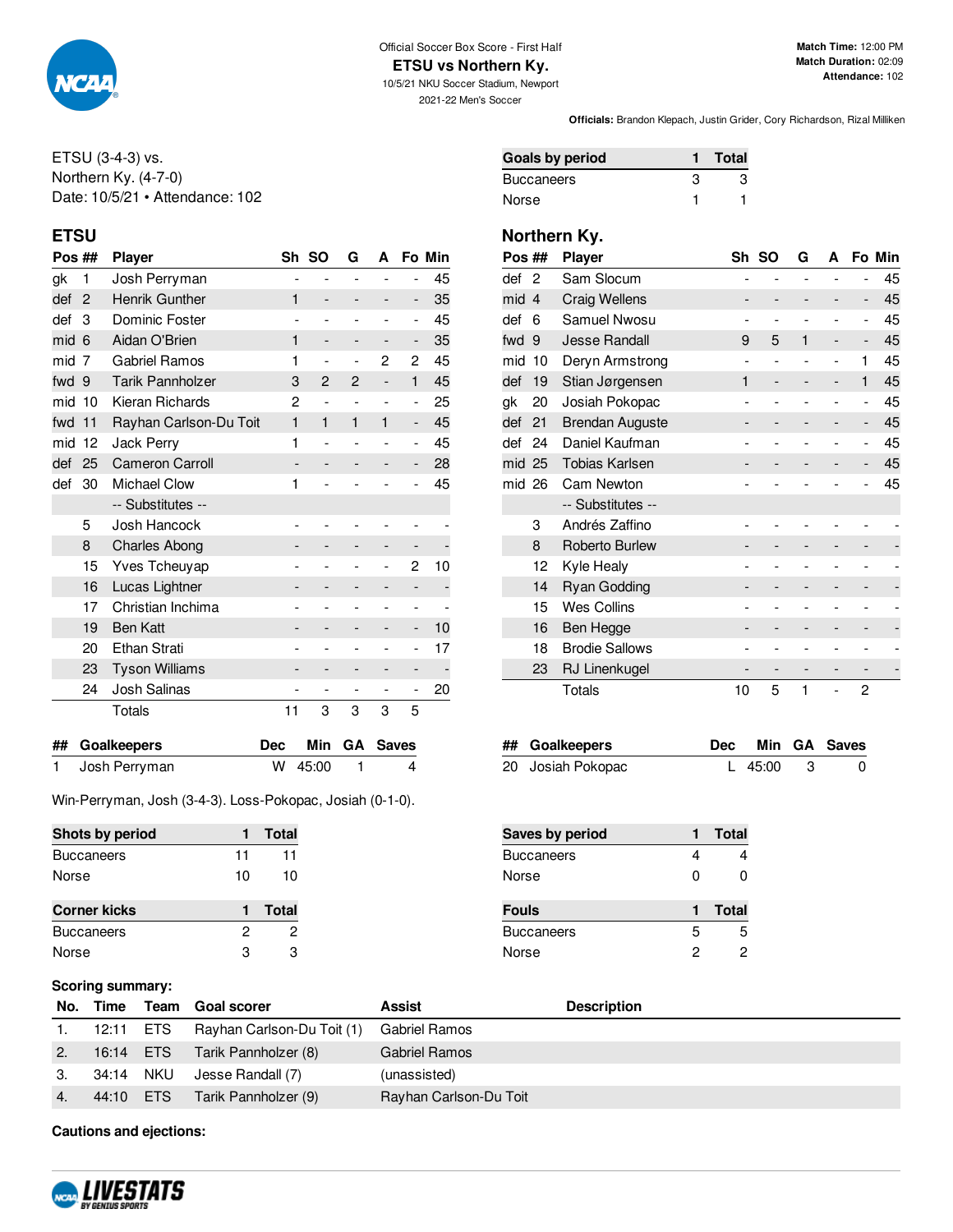

**Match Time:** 12:00 PM **Match Duration:** 02:09 **Attendance:** 102

**Officials:** Brandon Klepach, Justin Grider, Cory Richardson, Rizal Milliken

### Stadium: NKU Soccer Stadium

Officials: Referee: Brandon Klepach; Asst. Referee: Justin Grider; Cory Richardson; Alt. Official: Rizal Milliken; Offsides: ETSU 0, Northern Ky. 1.



**Attacking Direction**

Official's signature

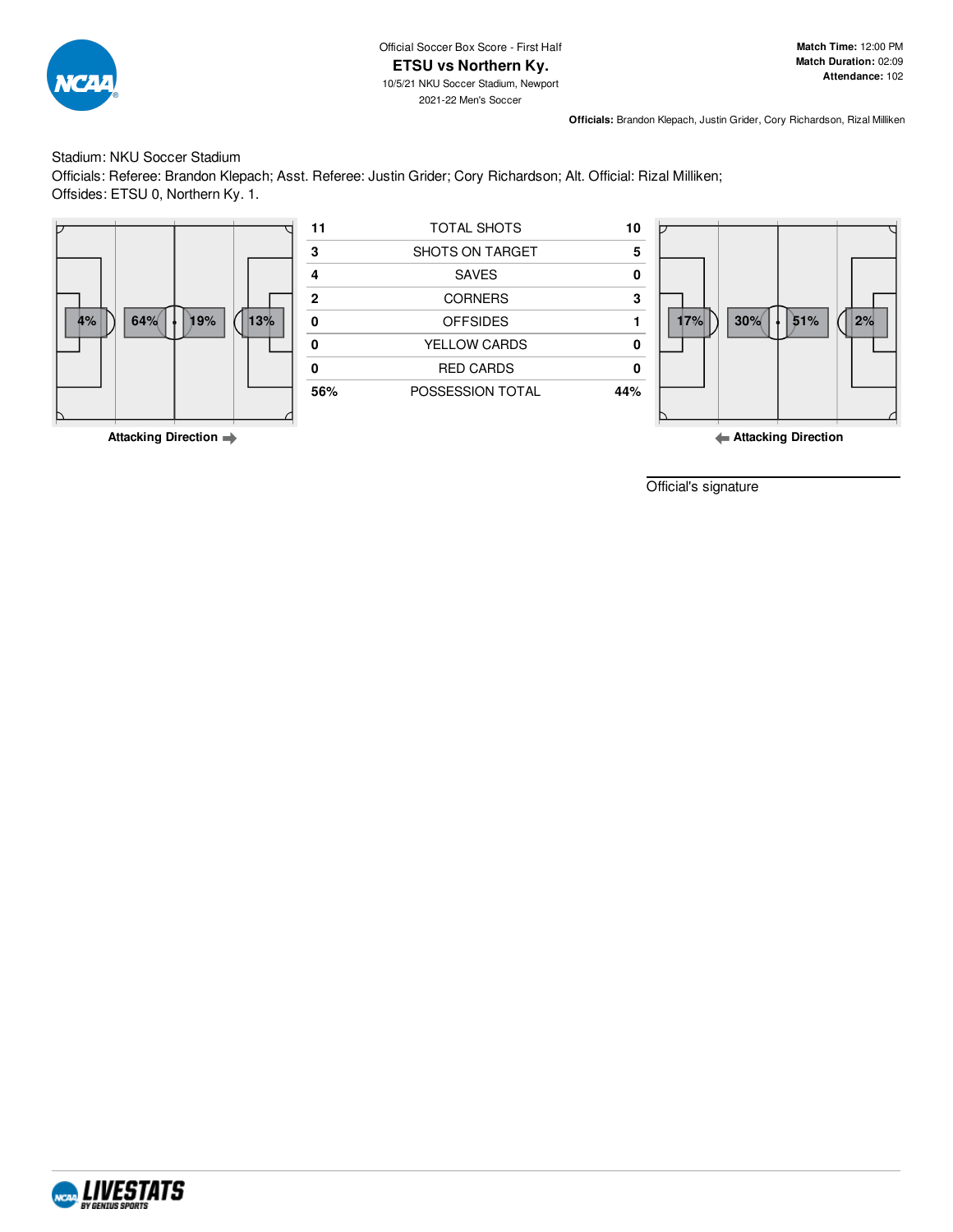- 45:00 Norse substitution: Godding, Ryan for Wellens, Craig.
- 45:00 Norse substitution: Zaffino, Andrés for Nwosu, Samuel.
- 45:00 Norse substitution: Sallows, Brodie for Armstrong, Deryn.
- 45:00 Norse substitution: Burlew, Roberto for Auguste, Brendan.
- 45:00 Norse substitution: Hegge, Ben for Kaufman, Daniel.
- 45:00 Norse substitution: Healy, Kyle for Karlsen, Tobias.
- 45:00 Norse substitution: Collins, Wes for Newton, Cam.
- 45:00 Buccaneers substitution: Carroll, Cameron for Katt, Ben.
- 45:00 Buccaneers substitution: Richards, Kieran for Tcheuyap, Yves.
- 45:00 Buccaneers substitution: Gunther, Henrik for Salinas, Josh.
- 45:00 Buccaneers substitution: Abong, Charles for Perry, Jack.
- 45:00 Buccaneers substitution: O'Brien, Aidan for Strati, Ethan.
- 45:00 Buccaneers substitution: Hancock, Josh for Clow, Michael.
- 45:00 Start of 2nd period [45:00].
- 45:00 For Buccaneers: #1 Perryman, Josh, #25 Carroll, Cameron, #3 Foster, Dominic, #10 Richards, Kieran, #7 Ramos, Gabriel, #9 Pannholzer, Tarik, #2 Gunther, Henrik, #11 Carlson-Du Toit, Rayhan, #8 Abong, Charles, #6 O'Brien, Aidan, #5 Hancock, Josh.
- 45:00 For Norse: #20 Pokopac, Josiah, #2 Slocum, Sam, #14 Godding, Ryan, #3 Zaffino, Andrés, #9 Randall, Jesse, #18 Sallows, Brodie, #19 Jørgensen, Stian, #8 Burlew, Roberto, #16 Hegge, Ben, #12 Healy, Kyle, #15 Collins, Wes.
- 46:10 Shot by Norse Burlew, Roberto HIGH.
- 47:44 Foul on Northern Ky..
- 50:29 Corner kick by Buccaneers [50:29].
- 52:45 Corner kick by Buccaneers [52:45].
- 53:40 Shot by Buccaneers Richards, Kieran, SAVE Pokopac, Josiah.
- 55:52 Foul on Northern Ky..
- 56:28 Foul on ETSU.
- 57:40 Foul on Northern Ky..
- 58:24 Corner kick by Buccaneers [58:24].
- 58:58 Shot by Buccaneers Pannholzer, Tarik HIGH.
- 61:33 Foul on Northern Ky..
- 63:28 Buccaneers substitution: Perry, Jack for Abong, Charles.
- 64:08 Foul on ETSU.
- 65:55 Foul on Northern Ky..
- 68:04 Buccaneers substitution: Tcheuyap, Yves for Gunther, Henrik.
- 68:30 Corner kick by Norse [68:30].
- 69:03 Yellow card on Norse Healy, Kyle.
- 69:03 Foul on ETSU.
- 69:03 Foul on Northern Ky..
- 72:36 Shot by Buccaneers Pannholzer, Tarik, SAVE Pokopac, Josiah.
- 73:03 Yellow card on Buccaneers Carroll, Cameron.
- 73:03 Shot by Norse Randall, Jesse HIGH.
- 73:03 Norse substitution: Linenkugel, RJ for Randall, Jesse.
- 73:03 Buccaneers substitution: Strati, Ethan for Pannholzer, Tarik.
- 73:03 Buccaneers substitution: Lightner, Lucas for Carlson-Du Toit, Rayhan.

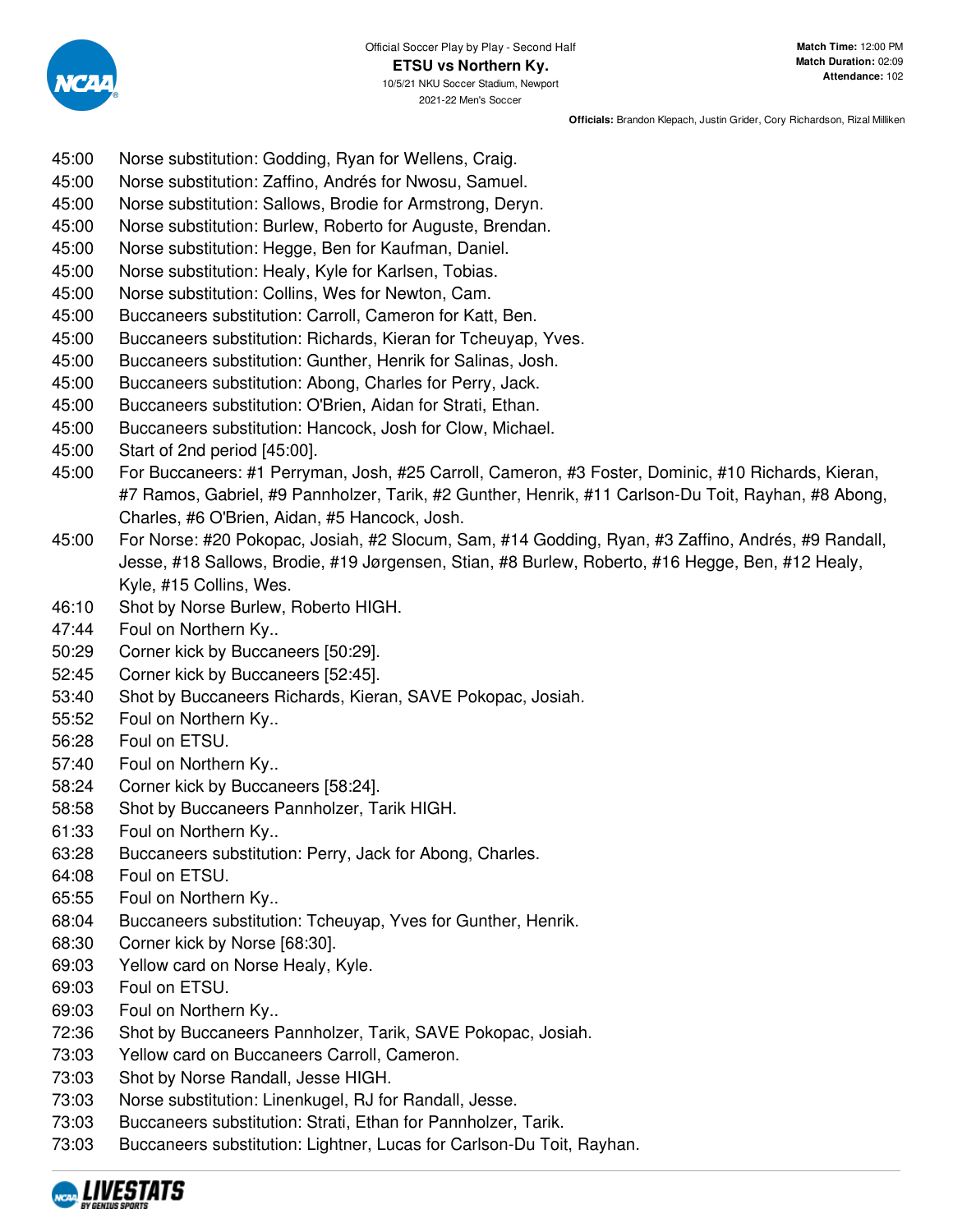

- 73:03 Corner kick by Buccaneers [73:03].
- 73:14 Shot by Buccaneers Lightner, Lucas BLOCKED.
- 78:59 Norse substitution: Kaufman, Daniel for Slocum, Sam.
- 81:15 Foul on Northern Ky..
- 81:15 Buccaneers substitution: Williams, Tyson for Tcheuyap, Yves.
- 81:15 Shot by Buccaneers Lightner, Lucas, SAVE Pokopac, Josiah.
- 81:15 Offside against ETSU.
- 82:12 Yellow card on Buccaneers Lightner, Lucas.
- 82:40 Buccaneers substitution: Tcheuyap, Yves for Carroll, Cameron.
- 82:40 Buccaneers substitution: Inchima, Christian for Williams, Tyson.
- 83:12 Foul on ETSU.
- 83:40 Yellow card on Buccaneers Strati, Ethan.
- 87:39 Shot by Norse Sallows, Brodie BLOCKED.
- 88:07 Shot by Norse Linenkugel, RJ, SAVE Perryman, Josh.
- 89:31 Corner kick by Norse [89:31].
- 89:49 Offside against Northern Ky..
- 90:00 End of period [90:00].

# **ETSU 0, NORTHERN KY. 0**

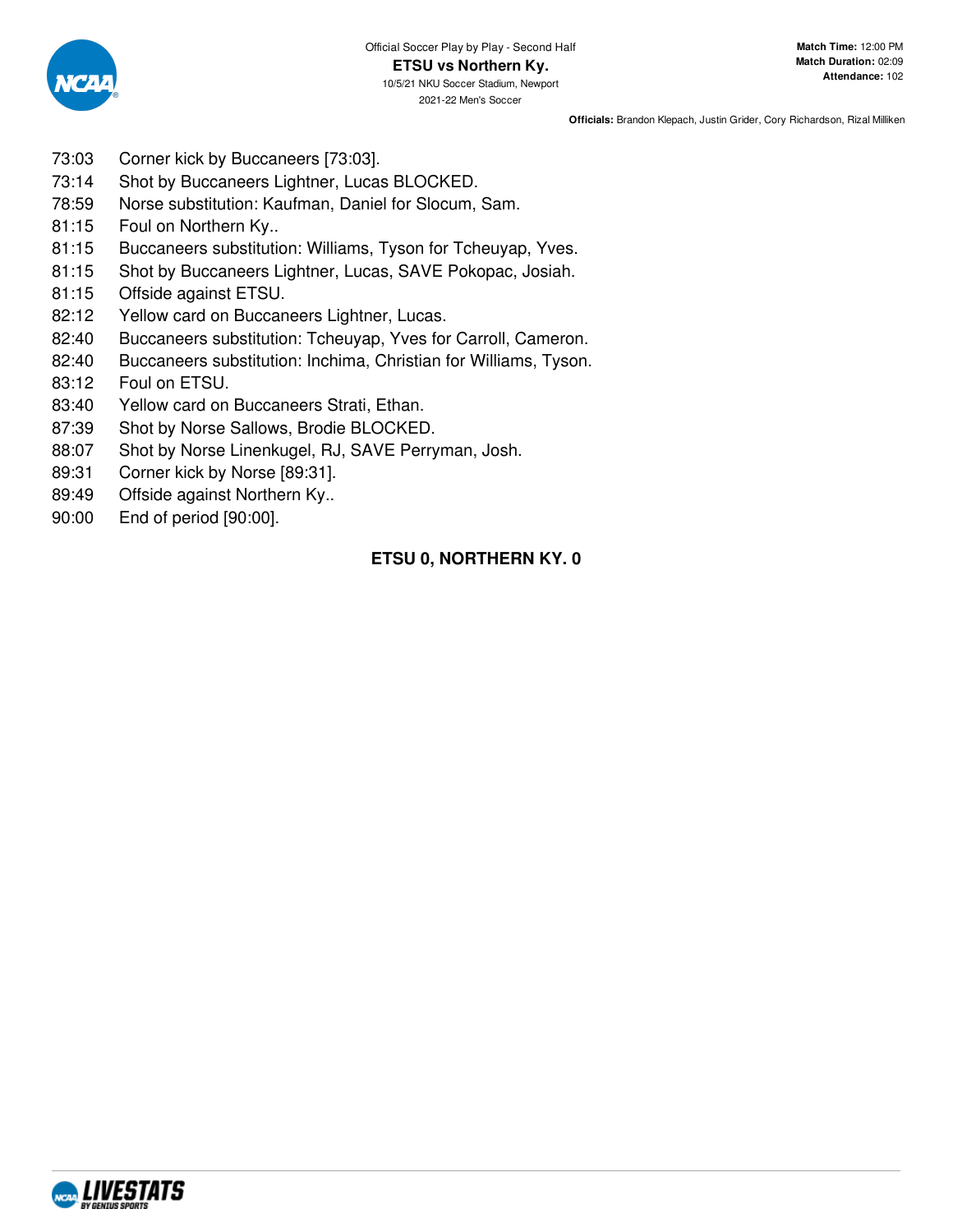

## Official Soccer Shot Chart - Final

#### **ETSU vs Northern Ky.**

**Match Time:** 12:00 PM **Match Duration:** 02:09 **Attendance:** 102

10/5/21 NKU Soccer Stadium, Newport 2021-22 Men's Soccer

**Officials:** Brandon Klepach, Justin Grider, Cory Richardson, Rizal Milliken